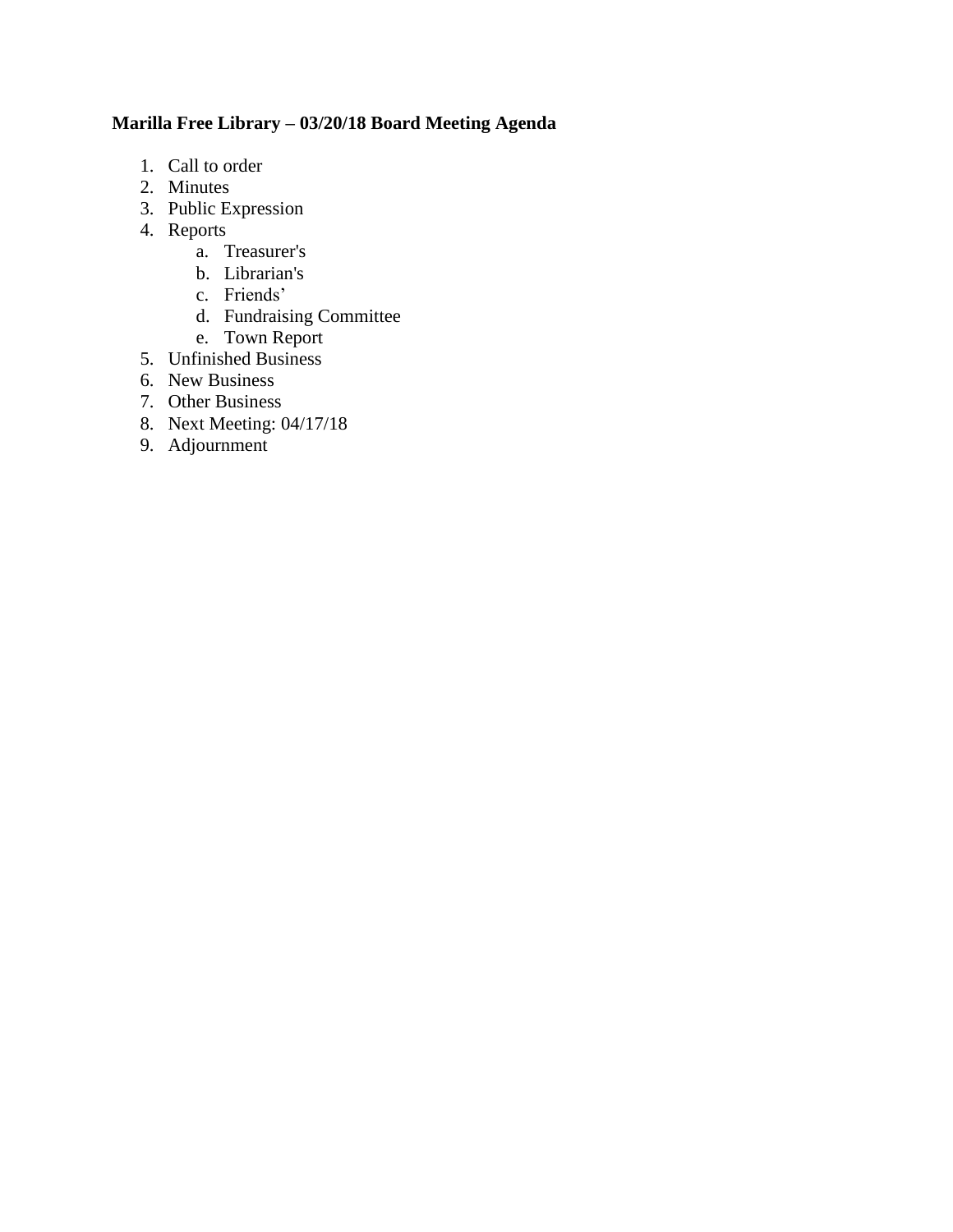### **Marilla Free Library – 03/20/18 Board Meeting Minutes**

- 1. Call to order 6:32pm. *In attendance*: Shannon Thompson, Kristen Matthews, Joanne Goellner, Judy Farmer. *Absent*: Rachelle Walker, Marsha Wingate, Martha Mummery
- 2. Minutes Previous meeting minutes approved as written. *I*<sup>st</sup> motion Judy Farmer, 2<sup>nd</sup> by *Joanne Goellner: all in favor with none opposed.*
- 3. Public Expression No public Expression
- 4. Reports
	- a. Treasurer's *(for full account details including all transactions and balances, see the Treasurer's Report on file at the library)* The Operating Account had several expenses including payment of \$48.39 to ECWA, \$48.00 in ACT dues/workshop and \$142.17 for taxes. There were also several deposits totaling \$1300.82. Ending balance is \$2048.24. The CD balance is \$177,198.06. The Fundraising Account had a deposit of \$593.50 and the Town Account earned .95 in interest.
	- b. Librarian's (*see Librarian Report below for complete details)* All areas are down except Laptop Use which is up. Spring story hour has great attendance with 12 children registered. Programs provided by central were also well attended. The library is going to try a few incentive programs to increase patron count and circulation.
		- o Summer performers are booked for 2018.
		- o The state report Non-financials are complete and Financial section is due at the end of March.
		- o Decisions are still being made regarding Staff Development Day. The library may only be open a half day so staff can attend and participate in valuable workshops.
		- o The Marilla Primary Art teacher brought more student art to be displayed at the library.
		- o Regarding a changing table for the restrooms at the library, Shannon researched options and cost. Will be put for a vote at a later meeting.
		- o Regarding the Library alarm, contact people need to be changed.
		- o The Marilla Free Library has to register as a vendor in order to sell items and collect sales tax for NY State.
	- c. Friends'- The Friends are considering a campaign to get new members. They are also working on updating their banking information. Their 501c3 status application has been filled out and paid for. They are awaiting final paperwork.
		- o They have received Legos from Toys'R'Us and are waiting for Legos from Wal-Mart for the Lego Club they are sponsoring.
		- o The Friends are going to reinstate the VP position of their group.
		- o The Friends are also discussing the 2018 book sale. (Feasibility/Dates)
	- d. Fundraising Committee –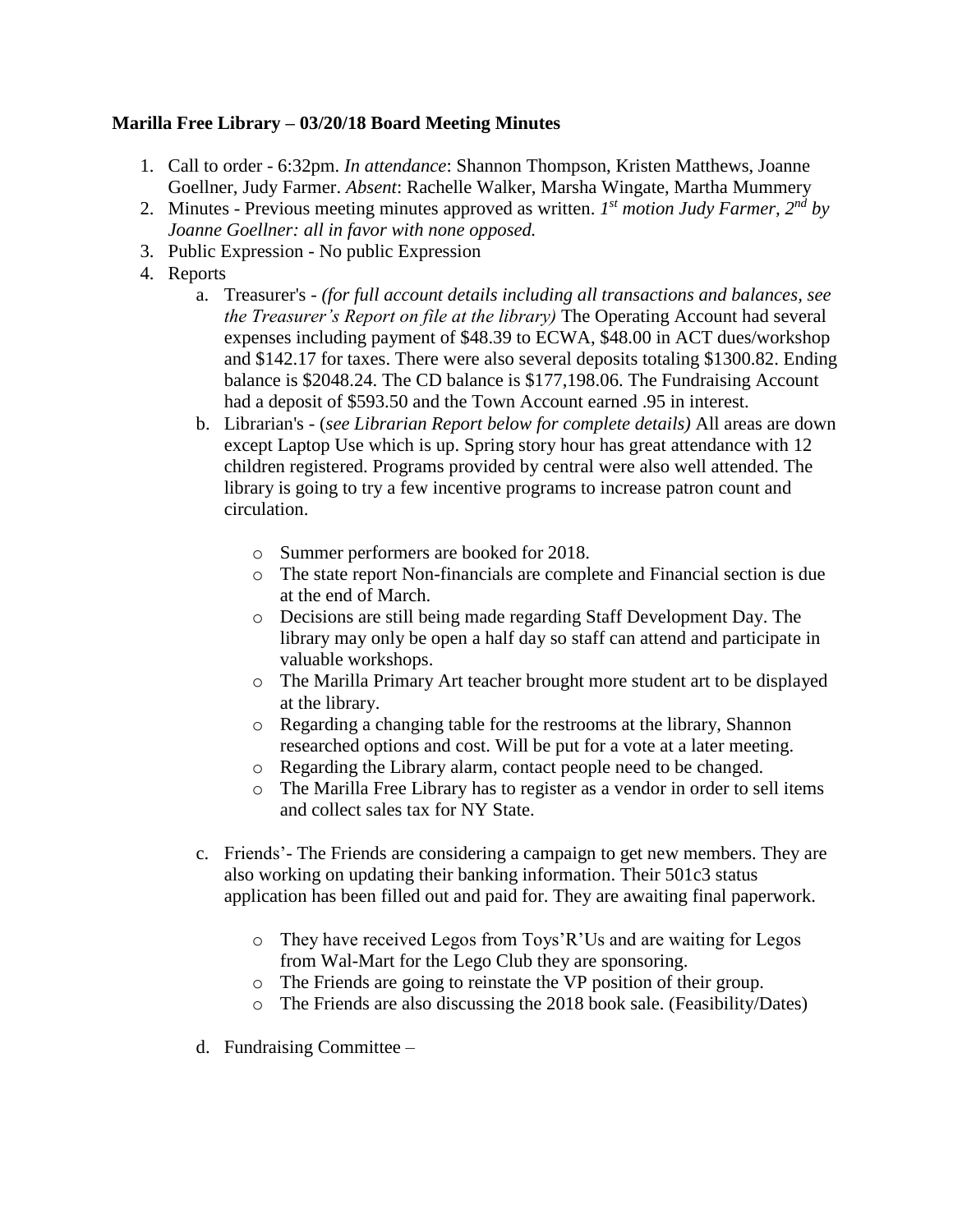- $\circ$  Family Funfest will be July 14<sup>th</sup> (4-7pm). The FC is going to try some new ideas in regards to ticketing and raffle items.
- o The FC has approached Kodiak Jacks to host a dinner out fundraiser.
- e. Town Report Our new liaison is Bonnie Waterman. She was unable to make the meeting due to a Planning Board conflict but will be present at the next one.
- 5. Unfinished Business the board/library is still researching cost/feasibility regarding a ramp for the library entrance. There will be policies for review next month.
- 6. New Business no new business
- 7. Other Business no other business

**The Meeting Adjourned into Executive Session at 7:31pm** to discuss personnel matters**. Executive Session ended at 7:45pm.** *1 st motion Judy Farmer, 2nd by Joanne Goellner: all in favor with none opposed.*

- 8. Next Meeting: 04/17/18, 6:30pm
- 9. Adjournment *The meeting adjourned at 7:47pm. 1 st motion Judy Farmer, 2nd by Joanne Goellner: all in favor with none opposed.*

Meeting Minutes Respectfully Submitted, April 2<sup>nd</sup> by Joanne Goellner, Secretary.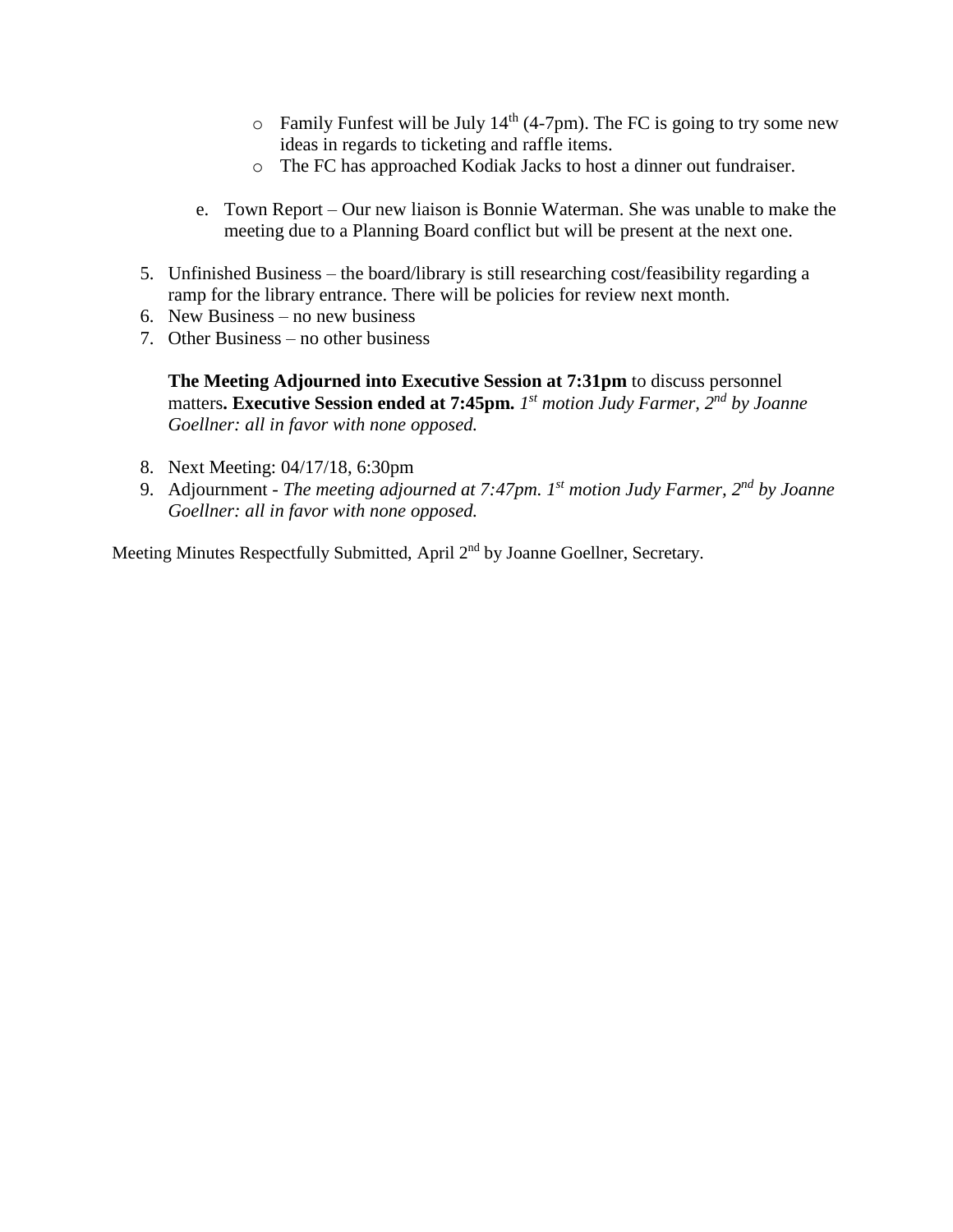#### **Librarians Report**

March 20, 2018

### *Operating Budget*

#### *Receipts*

February Receipts: \$ 266.18 System Appropriation \$738.00 **Receipts** year to date: \$ 1,300.82 This represents fine/copy/print revenue. This year our revenue commitment is \$4,462.

# *Expenditures*

February: \$ 0 **Expenditures** year to date: \$ 1,822.99. This year our expenditure allotment is \$5,200.

### *Circulation*

February was 2,835. This was down by 278 or -8.9% Year to date is 6,004. This is down by 238 or -3.8%

#### *Computer*

February was 79. This was down by 19 or -19.4% Year to date is 169. This is down by 25 or -12.9%

### *Laptop Use*

February was 3. This was up by 2 Year to date is 4. This is up by 1

### *Wireless Usage*

February was 91. This was down by 214 or -26% Year to date is 196. This is down by 28 or -12.5%

#### *Patron Count*

February was 1,206. This was down by 234 or -16.3% Year to date is 2,487. This is down by 304 or -10.9%

Statistical Information comparing the Marilla Free Library to other libraries can be found at [www.buffalolib.org/aboutthelibrary/statistics/index.asp](http://www.buffalolib.org/aboutthelibrary/statistics/index.asp)

#### *Spring Programs*

- **Story Hour** Started Mon, March 5<sup>th</sup> at 10:30 am 8 week session (12 children registered)
- *Easter Eggstravaganza* Saturday, March 24<sup>th</sup> at 11 am for ages 5 to 12

### *Programs Provided by Central*

**•** If You Give a Mouse a Cookie and Friends – Monday, Feb. 26<sup>th</sup> for ages 3-6 (11 attended)